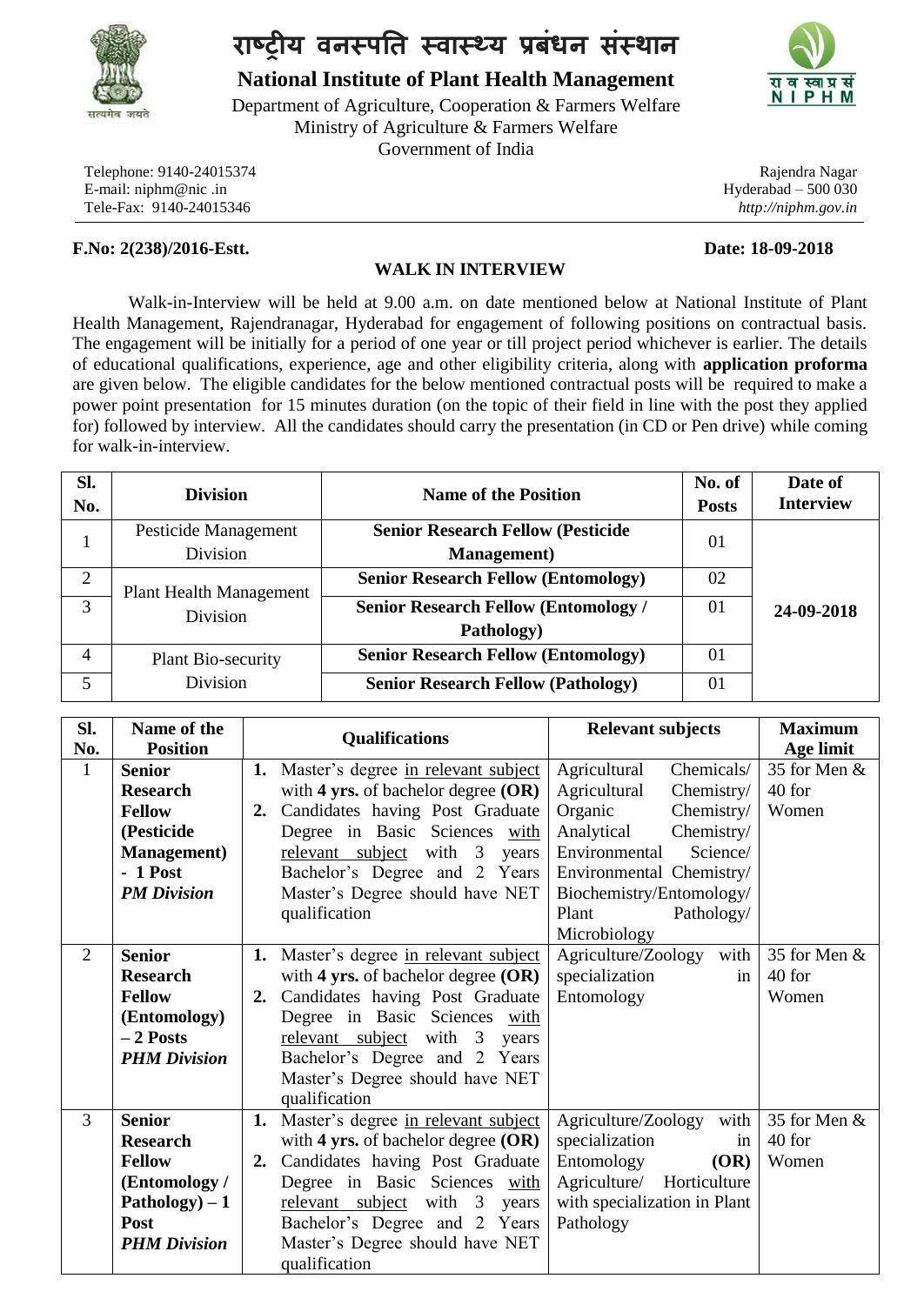| Sl.            | Name of the        | <b>Relevant subjects</b><br><b>Qualifications</b>                        | <b>Maximum</b> |
|----------------|--------------------|--------------------------------------------------------------------------|----------------|
| No.            | <b>Position</b>    |                                                                          | Age limit      |
| $\overline{4}$ | <b>Senior</b>      | with<br>Agriculture/Zoology<br>Master's degree in relevant subject<br>1. | 35 for Men &   |
|                | <b>Research</b>    | in<br>with 4 yrs. of bachelor degree $(OR)$<br>specialization            | 40 for         |
|                | <b>Fellow</b>      | Candidates having Post Graduate<br>Entomology<br>2.                      | Women          |
|                | (Entomology)       | Degree in Basic Sciences with                                            |                |
|                | $-1$ Post          | relevant subject with 3 years                                            |                |
|                | <b>PB</b> Division | Bachelor's Degree and 2 Years                                            |                |
|                |                    | Master's Degree should have NET                                          |                |
|                |                    | qualification                                                            |                |
| $\mathfrak{S}$ | <b>Senior</b>      | Master's degree in relevant subject<br>Agriculture/ Horticulture<br>1.   | 35 for Men &   |
|                | <b>Research</b>    | with 4 yrs. of bachelor degree $(OR)$<br>with specialization in Plant    | 40 for         |
|                | <b>Fellow</b>      | Candidates having Post Graduate<br>Pathology<br>2.                       | Women          |
|                | $(Pathology)$ –    | Degree in Basic Sciences with                                            |                |
|                | 1 Post             | relevant subject with 3 years                                            |                |
|                | <b>PB</b> Division | Bachelor's Degree and 2 Years                                            |                |
|                |                    | Master's Degree should have NET                                          |                |
|                |                    | qualification                                                            |                |

Note: *The above vacancies are indicative and may vary as per actual requirement*

**The candidates attending walk-in interview should present themselves for certificate verification at the same venue by 9.00 a.m. on the dates mentioned in the notification**. The candidates are directed to bring all the relevant original documents pertaining to educational qualifications, experience, research, training, projects, testimonials, etc., along with a set of self-attested photocopies and a recent passport size photograph, for necessary certificate verification. It may be noted that production of above said documents is mandatory. Failure to bring the same will render ineligible to attend PPT & Interview. No separate call letter for the PPT & Interview shall be issued. The position is purely temporary on contractual basis and co-terminus with the project or one year from the date of joining, whichever is earlier. NIPHM will not be held responsible to give regular appointment after expiry of the term. No TA/DA will be admissible for attending the interview.

### **SALARY:**

### **Senior Research Fellow:**

- Rs. 25,000/- per month + HRA as applicable for  $1<sup>st</sup>$  and  $2<sup>nd</sup>$  year.
- Rs. 28000/- per month + HRA as applicable for  $3<sup>rd</sup>$  year.

### **DUTIES OF THE POSTS:**

#### 1 **Senior Research Fellow for Pesticide Management Division**

- Collection of various samples from markets and farm gate
- Sample preparation (formulation and residue samples)
- Volumetric and Colorimetric analysis of formulation samples
- Sample analysis on analytical instruments such as Spectrophoteometer: GC-FID, GC-ECD, GC-FPD, HPLC-PDA, HPLC-UV-VIS, GC-MS/MS, LC-MS/MS, ICP-OES, GC-QTOF, LC-QTOF etc.
- Analysis of bio-products and microbial bio-pesticide samples
- Documentation and record keeping as laboratory quality management system
- Preparation various reports and documents
- $\bullet$  Housekeeping of the laboratory  $\&$  instruments
- Record of keeping of environmental conditions
- Timely completion of sample analysis and test reports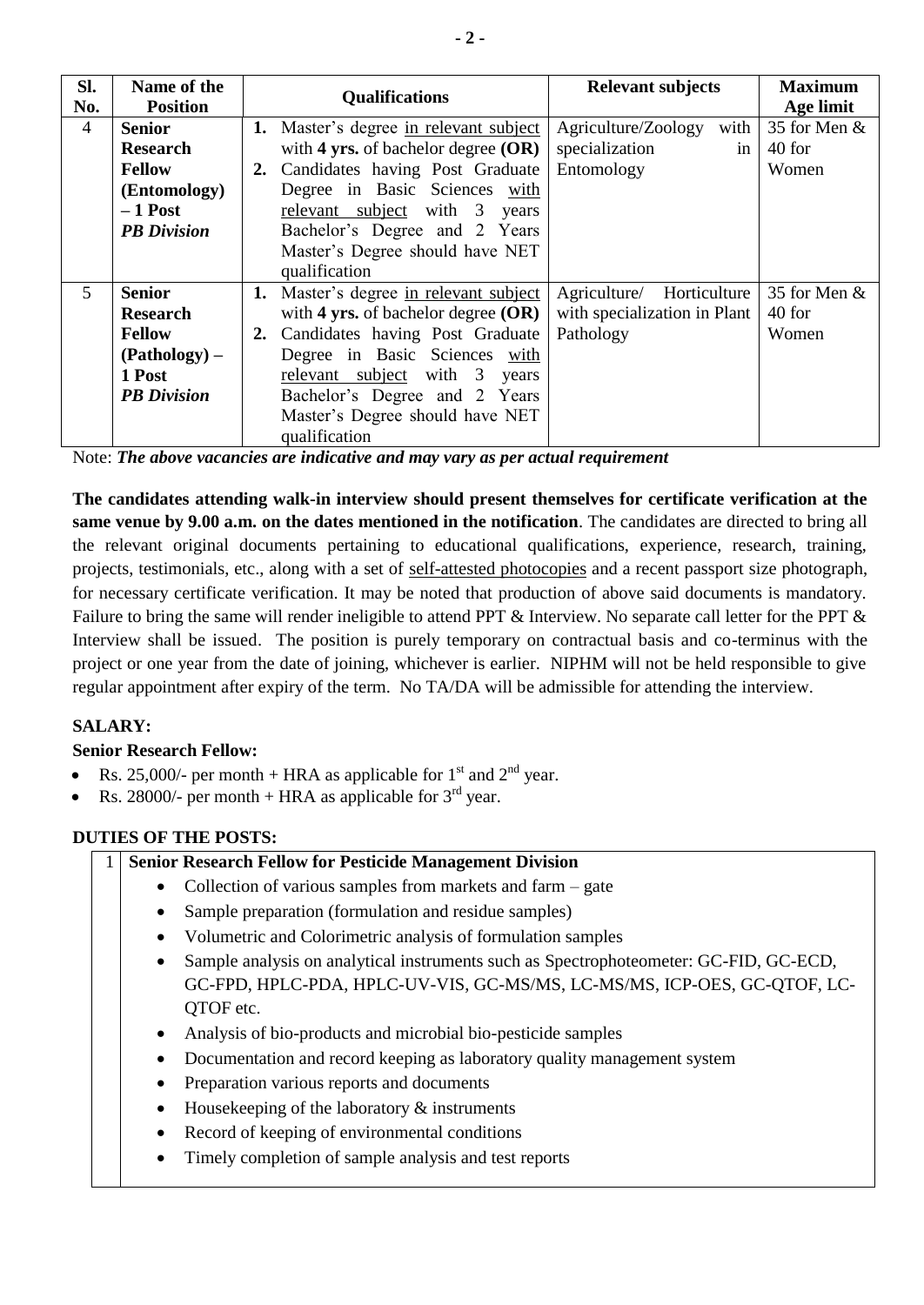Maintenance of chemicals and glassware as per the requirements for analysis and training

Maintenance of analytical instruments

|                | Preparation of laboratory for practical sessions of various capacity building training                            |  |  |  |  |  |
|----------------|-------------------------------------------------------------------------------------------------------------------|--|--|--|--|--|
|                | programmes and conducting practical sessions                                                                      |  |  |  |  |  |
|                | Helping the officials of division in all aspects related to samples, instruments, trainings etc. and<br>$\bullet$ |  |  |  |  |  |
|                | should able to do work assigned by the officer in any of the projects of the division                             |  |  |  |  |  |
|                | Confidentiality in all activities of the laboratory                                                               |  |  |  |  |  |
|                | Any other duties assigned by the division.                                                                        |  |  |  |  |  |
| $\overline{2}$ | <b>Senior Research Fellow (Entomology) - PHM Division</b>                                                         |  |  |  |  |  |
|                | Coordination of the project activities, visiting the field trials, data analysis, interpretation,                 |  |  |  |  |  |
|                | documentation, report preparation and other institute related works assigned from time to time                    |  |  |  |  |  |
| 3              | Senior Research Fellow (Entomology/Pathology) - PHM Division                                                      |  |  |  |  |  |
|                | Coordination of the project activities, visiting the field trials, data analysis, interpretation,                 |  |  |  |  |  |
|                | documentation, report preparation and other institute related works assigned from time to time                    |  |  |  |  |  |
| $\overline{4}$ | Senior Research Fellow (Entomology) - PB Division                                                                 |  |  |  |  |  |
|                | Assisting in Mass multiplication of insects in the lab<br>$\bullet$                                               |  |  |  |  |  |
|                | To survey the different pests in the field<br>$\bullet$                                                           |  |  |  |  |  |
|                | Bio assay studies in the lab<br>$\bullet$                                                                         |  |  |  |  |  |
|                | Data analysis and report compilation<br>$\bullet$                                                                 |  |  |  |  |  |
|                | Arranging and assisting in training programmes<br>$\bullet$                                                       |  |  |  |  |  |
|                | Arranging practical classes for the trainees and PGDPHM students<br>$\bullet$                                     |  |  |  |  |  |
|                | To coordinate different activities in the division<br>$\bullet$                                                   |  |  |  |  |  |
|                | Any other works assigned from time to time<br>$\bullet$                                                           |  |  |  |  |  |
| 5              | Senior Research Fellow (Pathology) - PB Division                                                                  |  |  |  |  |  |
|                | Collection of seed borne pathogens<br>$\bullet$                                                                   |  |  |  |  |  |
|                | Isolation of seed borne pathogens<br>$\bullet$                                                                    |  |  |  |  |  |
|                | Purification of pathogen<br>$\bullet$                                                                             |  |  |  |  |  |
|                | Maintenance of Plant Pathology lab<br>$\bullet$                                                                   |  |  |  |  |  |
|                | Inoculation of pathogen on seeds<br>$\bullet$                                                                     |  |  |  |  |  |
|                | Record the observations                                                                                           |  |  |  |  |  |
|                | Assisting in training programmes<br>$\bullet$                                                                     |  |  |  |  |  |
|                | Any other works assigned from time to time                                                                        |  |  |  |  |  |
|                |                                                                                                                   |  |  |  |  |  |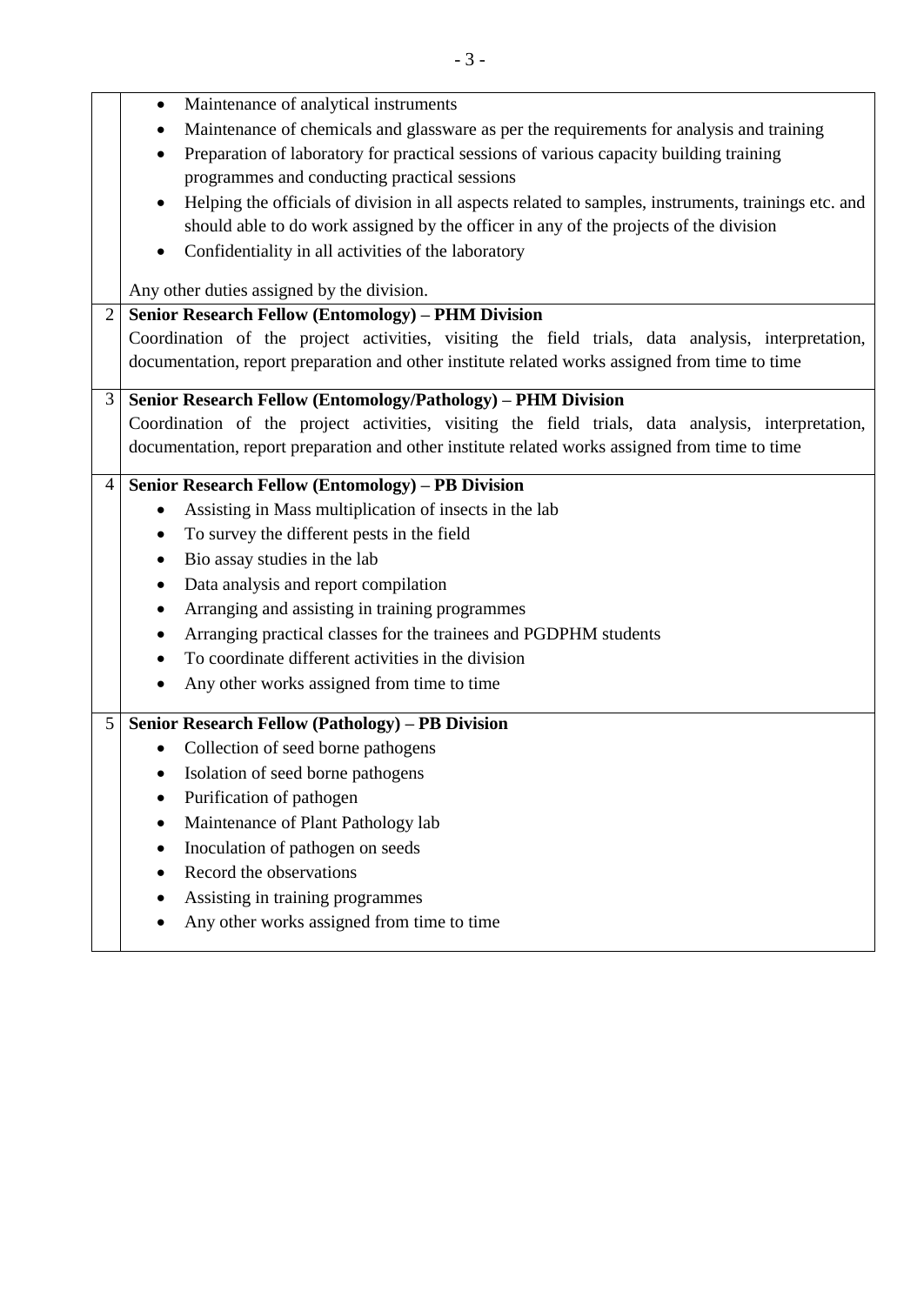#### **GENERAL TERMS AND CONDITIONS:**

- 1. The position of Consultants/RAs/SRFs/JRFs is purely on contractual basis for a period of Six months/One year or Project Period whichever is earlier.
- 2. The continuance of Consultants/RAs/SRFs/JRFs during the said period of six months / one year depends on the satisfactory performance and availability of the budget for the project in which they have been engaged. It can be terminated at any time by issue of one month notice by NIPHM. It can also be terminated at any time without giving one month's notice if he/she is found guilty of gross negligence or involved in acts of grave misconduct. The services of the Consultants/RAs/SRFs/JRFs shall stand terminated automatically on expiry of the *contract* period unless it is extended in writing.
- 3. The candidates have to produce all the original certificates / documents at the time of Interview for verification. Failure to bring the same will render ineligible to attend PPT & Interview.
- 4. No TA/DA will be admissible for attending the interview.
- 5. Self-attested copies of all educational qualifications along with experience certificates are required to be submitted invariably.
- 6. Age and educational qualifications may be relaxed in exceptional cases by the Institute.
- 7. In respect of RAs/SRFs, an amount equivalent to one month pay will be deducted in four equal installments i.e.  $\omega$  1/4<sup>th</sup> pay per month from first four months remuneration as caution deposit. This amount will be refunded to the candidate only on successful completion of notice period obligations. The decision of the Competent Authority will be final in this regard.
- 8. Candidates may submit a declaration stating that they are willing to be considered for a lower position in case their application for the applied position is found ineligible or if not been shortlisted for a further scrutiny.
- 9. The Consultants/RAs/SRFs/JRFs may also leave the assignment, on their own violation by giving one month notice period / deposit 30 days' pay in lieu of notice period or any short fall thereof or as decided by the Competent Authority of NIPHM. The decision of the Competent Authority will be final in this regard.

If any of the contractual staff leaves NIPHM abruptly or without serving notice period, the caution deposit amount available will be withheld/forfeited/confiscated. The decision of the Competent Authority will be final in this regard.

- 10. If RAs/SRFs/JRFs undergo any training programme at NIPHM either free or on concessional basis, he/she shall serve the NIPHM for a minimum of two years, failing which he/she shall reimburse the cost of the training programme to the NIPHM at the time of getting relieved. However, no request will be considered for exemption of fees if anyone wants to leave the institute before completion of Bond Period. The certificate of participation will be on hold of the institute for two years after completion of the training.
- 11. The Consultants/RAs/SRFs/JRFs are required to adhere to the administrative, financial and disciplinary regulations of NIPHM where the incumbent is working. Regular attendance of them shall be ensured by the concerned Director of the division keeping an attendance register/ biometric.
- 12. The Consultants/RAs/SRFs/JRFs shall be engaged in the Scheme/Project work on full time basis and will not be allowed to undertake any other work or to accept or hold another appointment with or without remuneration elsewhere.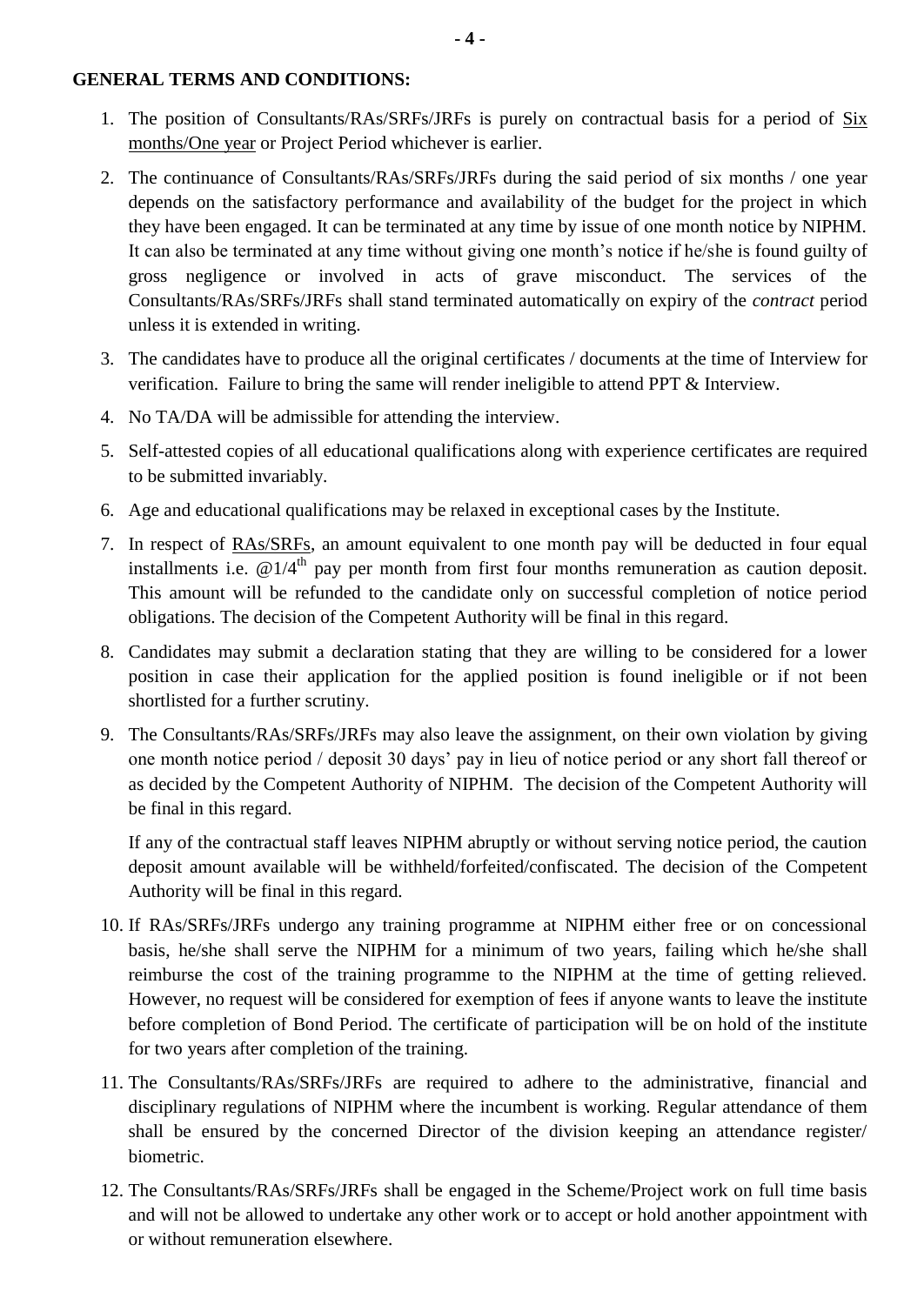- 13. The Consultants/RAs/SRFs/JRFs shall give a declaration to the effect that he/she is not drawing any other scholarship/fellowship or is employed elsewhere in the form prescribed.
- 14. NIPHM will have full intellectual property rights/proprietary rights on research outputs of the Consultants/RAs/SRFs/JRFs with reference to work done during the period of working in the NIPHM as per the provisions of "Guidelines for Intellectual Property Management and Technology Transfer / Commercialization" *mutatis mutandis*. However, in case the RAs/SRFs/JRFs has been associated with research work, his/her name will be acknowledged / included appropriately in the research paper(s). The Consultants/RAs/SRFs/JRFs shall have no right in this regard.
- 15. The Consultants/RAs/SRFs/JRFs will be under the administrative control of the Director of the concerned Division at NIPHM. The RAs/SRFs/JRFs will be subject to the Administrative, financial and disciplinary regulations of the NIPHM. RAs/SRFs/JRFs shall have to work on all working days except for the General holidays and adhere to punctuality in attendance and should be willing to work before & after office hours in case of need. He/ She should be willing to work late hours, night shifts/ on holidays etc. as & when ordered by competent authority as per the requirement of the institute's work.
- 16. Their headquarters will be at Hyderabad (OR) will be as necessitated by the project.
- 17. The Consultants/RAs/SRFs/JRFs will not be entitled to (i) General Provident Fund, (ii) NIPHM Group Insurance Scheme, (iii) All other service benefits allowed to regular employees. He/She will not be entitled to any travelling allowance at the time of joining and leaving NIPHM.
- 18. The Consultants/RAs/SRFs/JRFs will be entitled to admissible tour TA & DA as per NIPHM rules.
- 19. Income tax will be deducted from the emoluments of Consultants/RAs/SRFs/JRFs at source as applicable.
- 20. The RAs/SRFs/JRFs should set up residence in the NIPHM quarters if allotted or stay within 3 km. radius of NIPHM to be at ease to attend to office. In case of any deviation in this regard, the engagement will be terminated.
- 21. The Consultants/RAs/SRFs/JRFs is required to produce all the original certificates of educational qualifications, experience at the time of joining at NIPHM for verification.
- 22. Consultants/RAs/SRFs/JRFs will not be entitled to any Medical benefit & allowances.
- 23. The Consultants/RAs/SRFs/JRFs shall have no claim, whatsoever, for regularization/absorption or otherwise against any regular post on termination of the tenure/project as it is purely contractual/temporary & is time bound in nature which runs co-terminus with the length of the project.
- 24. No correspondence will be entertained with the non-shortlisted or non-selected candidates.
- 25. The above vacancies are indicative and may vary as per actual requirement.
- 26. In case of any dispute which may arise out of or in connection with this advertisement recruitment notification Hyderabad City courts have jurisdiction to decide or adjudicate.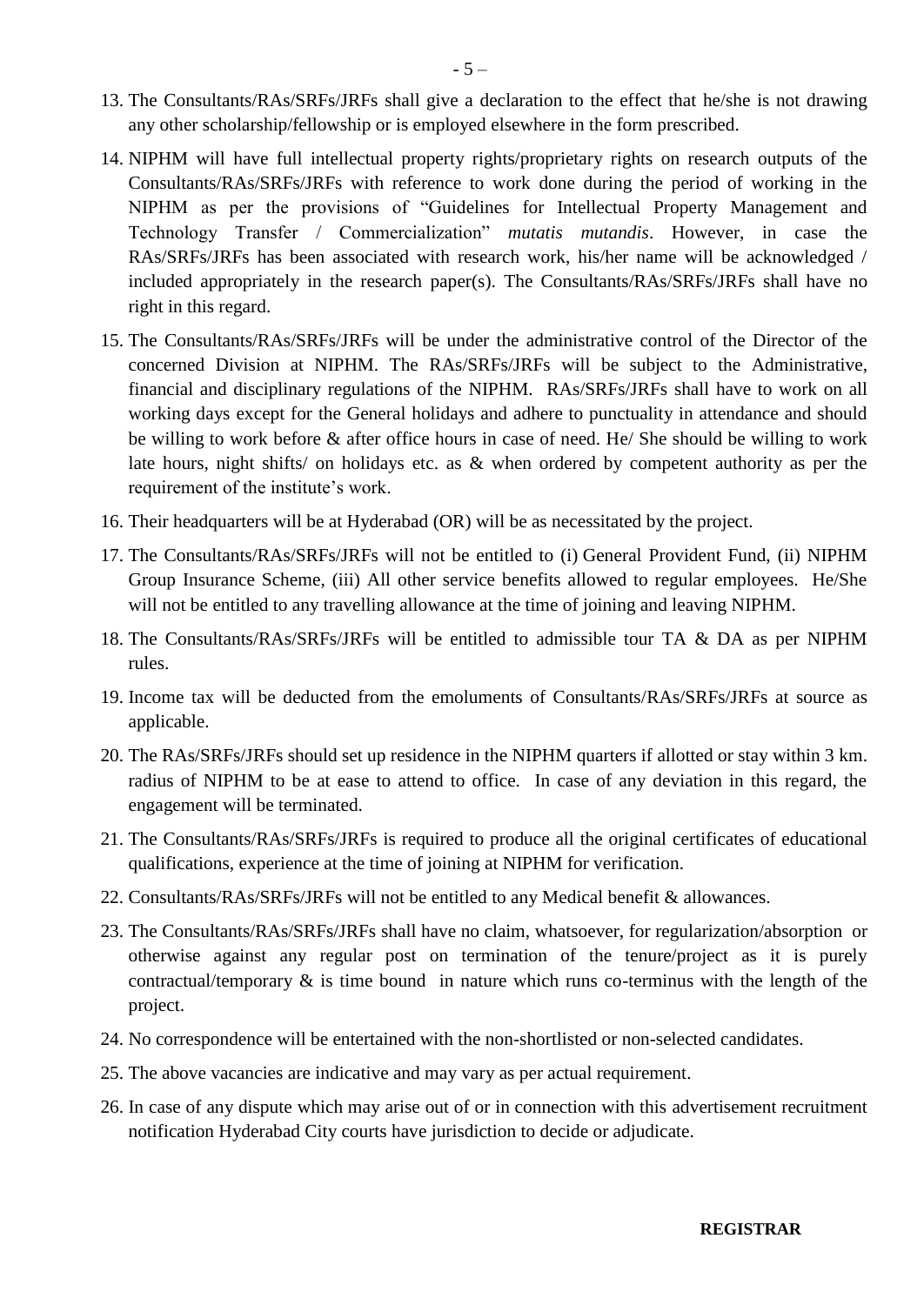### **P R O F O R M A**

| <b>APPLICATION FOR THE POST OF</b><br>(please tick appropriate post of applying) |               |                                                                                                    |            | on Contractual Basis | <b>Affix Passport</b><br>size Photograph |
|----------------------------------------------------------------------------------|---------------|----------------------------------------------------------------------------------------------------|------------|----------------------|------------------------------------------|
| 1.                                                                               | Name          | (in Block letters)                                                                                 |            |                      |                                          |
| 2.                                                                               |               | Father's/Husband Name                                                                              |            |                      |                                          |
| 3.                                                                               |               | Date of Birth (in Christian era)                                                                   |            |                      |                                          |
| 4.<br>5.                                                                         | Age           | (as on last date for submission of application)<br><b>ADDRESS FOR CORRESPONDENCE</b><br>a. Present |            |                      |                                          |
|                                                                                  |               | b. Permanent                                                                                       |            |                      |                                          |
|                                                                                  | $C_{\bullet}$ | Email ID                                                                                           | : 1.<br>2. |                      |                                          |
|                                                                                  | d.            | Mobile                                                                                             |            |                      |                                          |
|                                                                                  |               | e. Phone No. (STD/ISD code)                                                                        |            |                      |                                          |

### **6. EDUCATIONAL QUALIFICATIONS:-**

| <b>QUALIFICATION</b> | <b>YEAR</b> | <b>UNIVERSITY</b> | CLASS & % OF<br><b>MARKS</b> | <b>REMARKS</b><br>(Awards if any) |
|----------------------|-------------|-------------------|------------------------------|-----------------------------------|
|                      |             |                   |                              |                                   |
|                      |             |                   |                              |                                   |
|                      |             |                   |                              |                                   |
|                      |             |                   |                              |                                   |
|                      |             |                   |                              |                                   |

7. Details of employment in the chronological order in the table indicated below. Enclose a separate sheet, duly authenticated by your signature, if the space below is insufficient.

| Office/Instt./ | Post held | From | To | Scale of pay | Nature of |
|----------------|-----------|------|----|--------------|-----------|
| Organisation   |           |      |    | and          | duties    |
|                |           |      |    | basic pay    | performed |
|                |           |      |    | therein      |           |
|                |           |      |    |              |           |
|                |           |      |    |              |           |
|                |           |      |    |              |           |
|                |           |      |    |              |           |